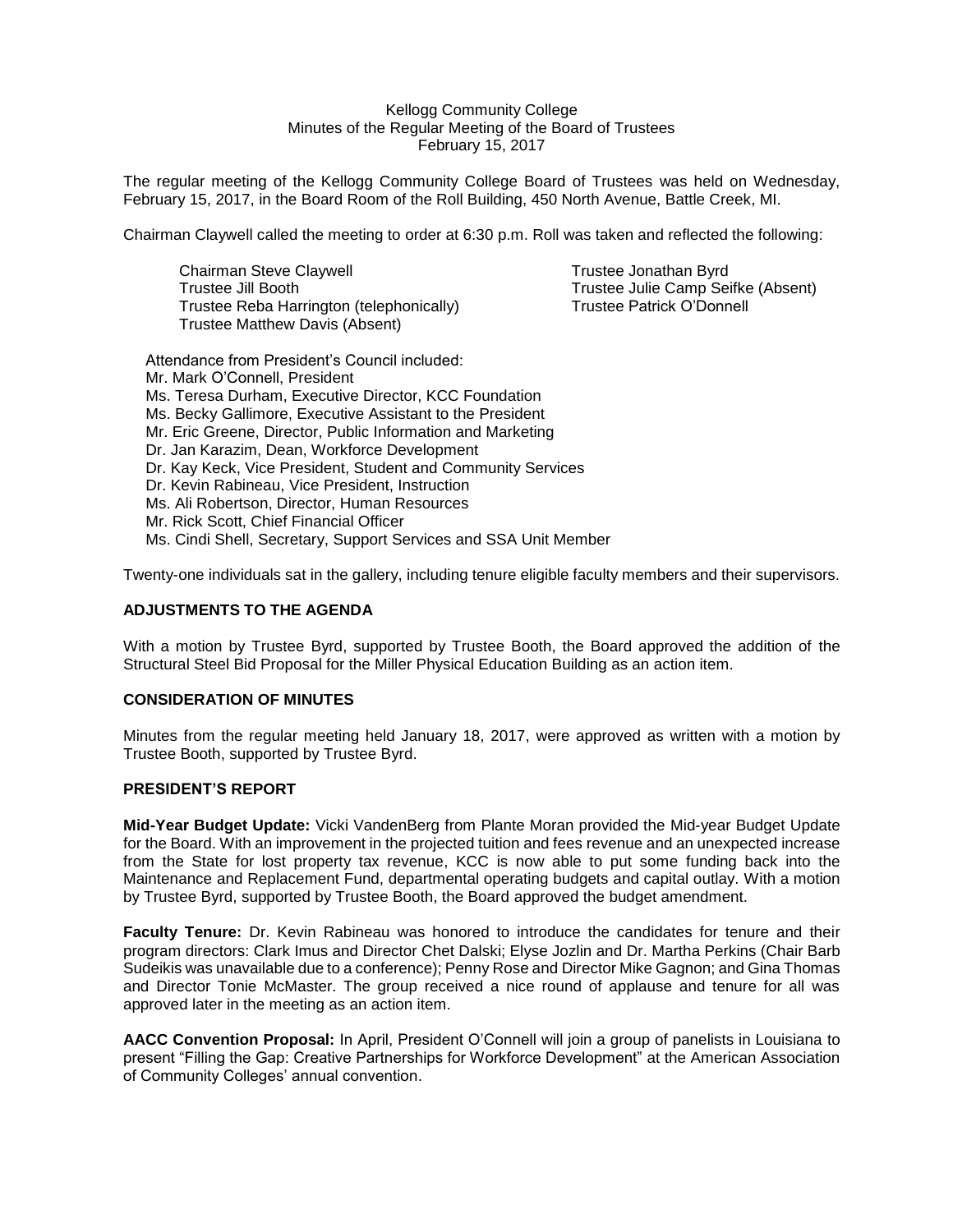**21st Century Update:** Work is progressing for demolition of the Miller Building. Tentative plans include use of the building for training purposes by the Battle Creek, Pennfield and Bedford Fire Departments once the required abatement work has been completed.

Teresa Durham provided an update on the Northside Gateway Project at the corner of Roosevelt and North Avenue that will include a redesign of the linear path, expanded parking, a new BCycle station, and a 'pocket park'. KCC administration is seeking grant dollars to assist in taking this project from concept to completion.

**KCC Foundation Update:** Executive Director Teresa Durham provided an update on the Foundation Board meeting held February 8 and was happy to report a 40% increase over the previous year in Gold Key Scholarship applications. Durham also shared an update on the Ag Tech programming taking place with MSU. Agricultural Operations is scheduled to be the first certificate program offered through the new partnership.

**Governor's Fitness Awards:** A short video clip showing the announcement of KCC as one of three finalists for the Governor's Fitness Award, Healthy Workplace Award Category was shared by Dr. Rabineau. KCC will be sending a contingent to the Capitol on April 20 for recognition on the House and Senate floors and a small group to Cobo Center in Detroit that evening for the awards ceremony.

**KCC-WMU Transfer Partnership Meeting:** On March 14, approximately 45 KCC and WMU representatives joined together for a very productive conversation regarding articulation and transfer credit. KCC will be working closely with WMU going forward to continue discussions regarding articulation and transfer as well as revamping general education to gain a more seamless transfer of students. Currently 50% of KCC transfer students go to WMU.

**Strategic Planning Update:** Ali Robertson provided an update on the College's strategic planning process. Goals have been drafted for a three-year period and the plan has now gone back to employee sessions for feedback. Students will be provided an opportunity for input in March.

**Battle Creek Unlimited (BCU) Board Appointment:** President O'Connell attended his first meeting February 8 as a member of the Battle Creek Unlimited Board of Directors. He thanked Chairman Claywell for his work in ensuring KCC was able to get a seat back on the Board and is looking forward to fostering training opportunities for our manufacturing partners in the Fort Custer area.

**Scholarships and Grants:** The College received \$18,655.80 in scholarships over the past month.

# **BOARD REPORTS AND REQUESTS**

The Board completed their mid-year evaluation of President O'Connell. Chairman Claywell shared that O'Connell exceeded the Board's expectations in all categories and they are very appreciative of his hard work and everything he has accomplished for the College. O'Connell thanked the Board for their continued support.

Trustee O'Donnell commented on the MCCA Legislative Summit he recently attended at the State Capitol in Lansing. Trustee Byrd, Eric Greene and Dr. Rabineau were also in attendance.

# **CITIZEN/STAFF REQUESTS AND COMMENTS**

Lisa Gibbins handed out bookmarks at the meeting in celebration of the newly formed KCC Book Club. Gibbons is president of the club that is open to all students, employees and board members. KCC's new Director of Library Services, Michele Reid, will serve as the club's advisor.

## **ACTION ITEMS**

**Change in Institutional Minimum Credit Policy from 62 to 60:** With a motion by Trustee Byrd, supported by Trustee Booth, the Board approved lowering the minimum institutional credits necessary to earn an associate degree from 62 to 60.